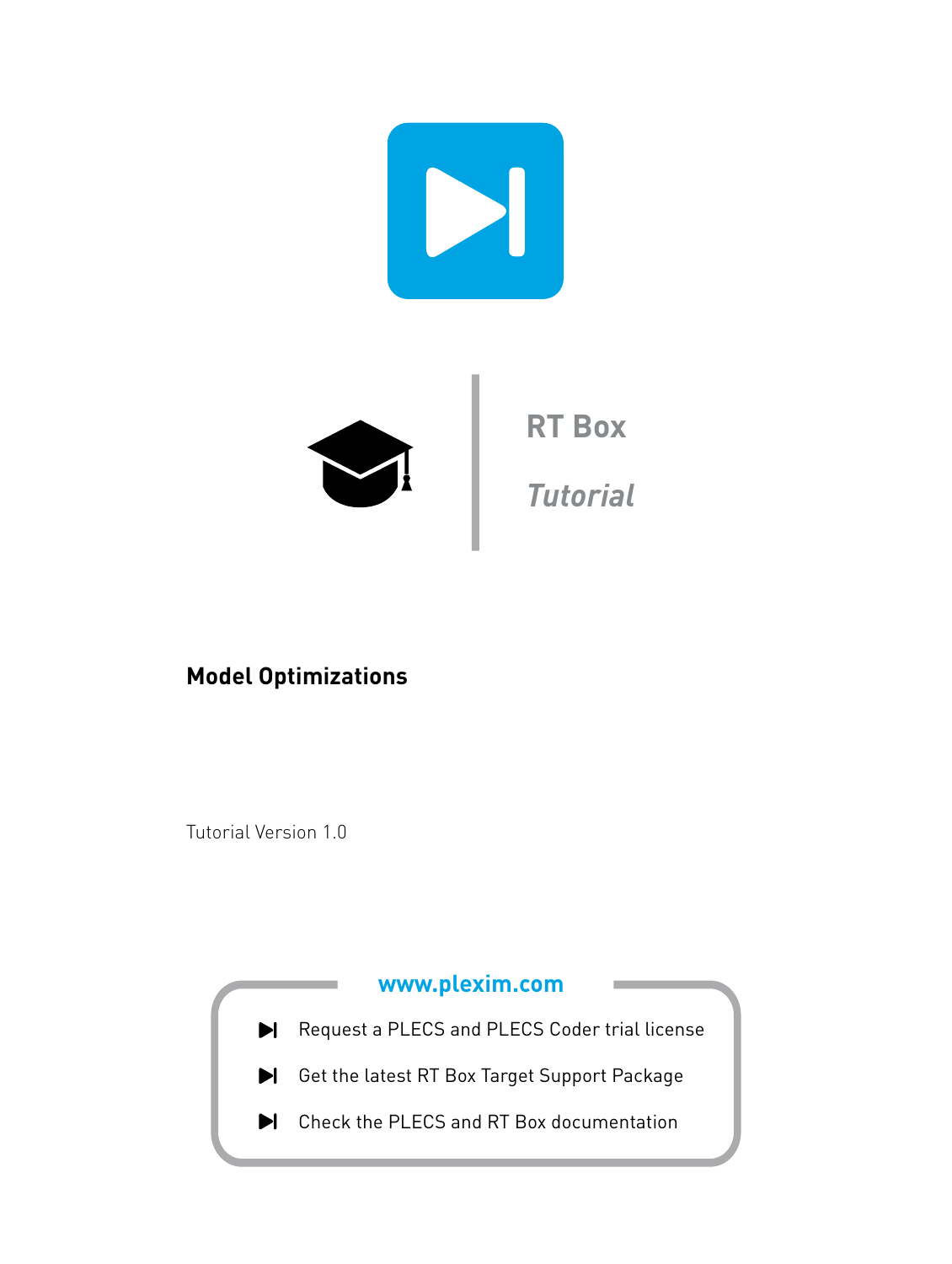# **1 Introduction**

As real-time simulation models increase in complexity additional optimization steps may be required to achieve the desired performance. This tutorial provides additional optimization techniques for realtime simulation on the RT Box with a focus on hardware-in-the-loop (HIL) applications.

At the end of the tutorial you should understand how to reduce the number of switching combinations in a PLECS model. You will observe how this reduces the model execution time and reduces the size of the generated code.

**Before you begin** This exercise requires knowledge about the previous RT Box Tutorials. This tutorial requires an RT Box and a PLECS Coder license.

# **2 Optimization Concepts**

When real-time simulation models increase in complexity, especially in HIL applications, the time required to compute the set of equations describing the model will naturally increase. For switching power converters, as the number of switches in a model increases, the total number of potential switching combinations will increase exponentially. With more switching combinations, the code describing the physical model of the power converter becomes larger as well. As code size increases, generally the time it takes to execute the model in real-time increases in turn.

At a certain point the execution time of the model may exceed the required discretization time step. Alternatively, the size of the generated code may exceed the storage capabilities of the real-time hardware. There are three common methods used to address these constraints:

- Model splitting
- Switch reduction techniques and sub-cycle average models
- Numerical optimization

These techniques are described in more detail in the following sections.

## **2.1 Model Splitting**

For larger systems, a key optimization approach is to numerically split the model into two or more sets of state-space equations. In the electrical domain, the split commonly occurs at a capacitor or inductor. A controlled current source is placed in one part of the model and a controlled voltage source in the other part. Both sources are controlled by the respective measurements in the other part of the model. This numerically decouples the state-space matrices in each part of the model. Model splitting reduces the total number of switching combinations and decreases the size of the state-space matrices.

As an example, consider a circuit with a three phase rectifier and a single phase neutral point clamped (NPC) inverter, as shown in Figure [1.](#page-2-0) PLECS generates a unique state-space matrix describing the circuit for each switching combination. The rectifier circuit has 2 <sup>6</sup> potential switching combinations, as each of the six diodes can either be conducting or blocking. Similarly, the inverter circuit has 2<sup>6</sup> potential switching combinations when each IGBT Diode pair is considered as a single switch.

With the inverter and rectifier directly coupled via the DC bus, each switch directly influences the current and voltages of the entire circuit. Since there are six states (four inductors and two capacitors) a 6  $\times$  6 state matrix is required for each switching combination. This results in a total of  $2^{12}$  or 4096 different switching combinations, and 4096 different  $6 \times 6$  matrices.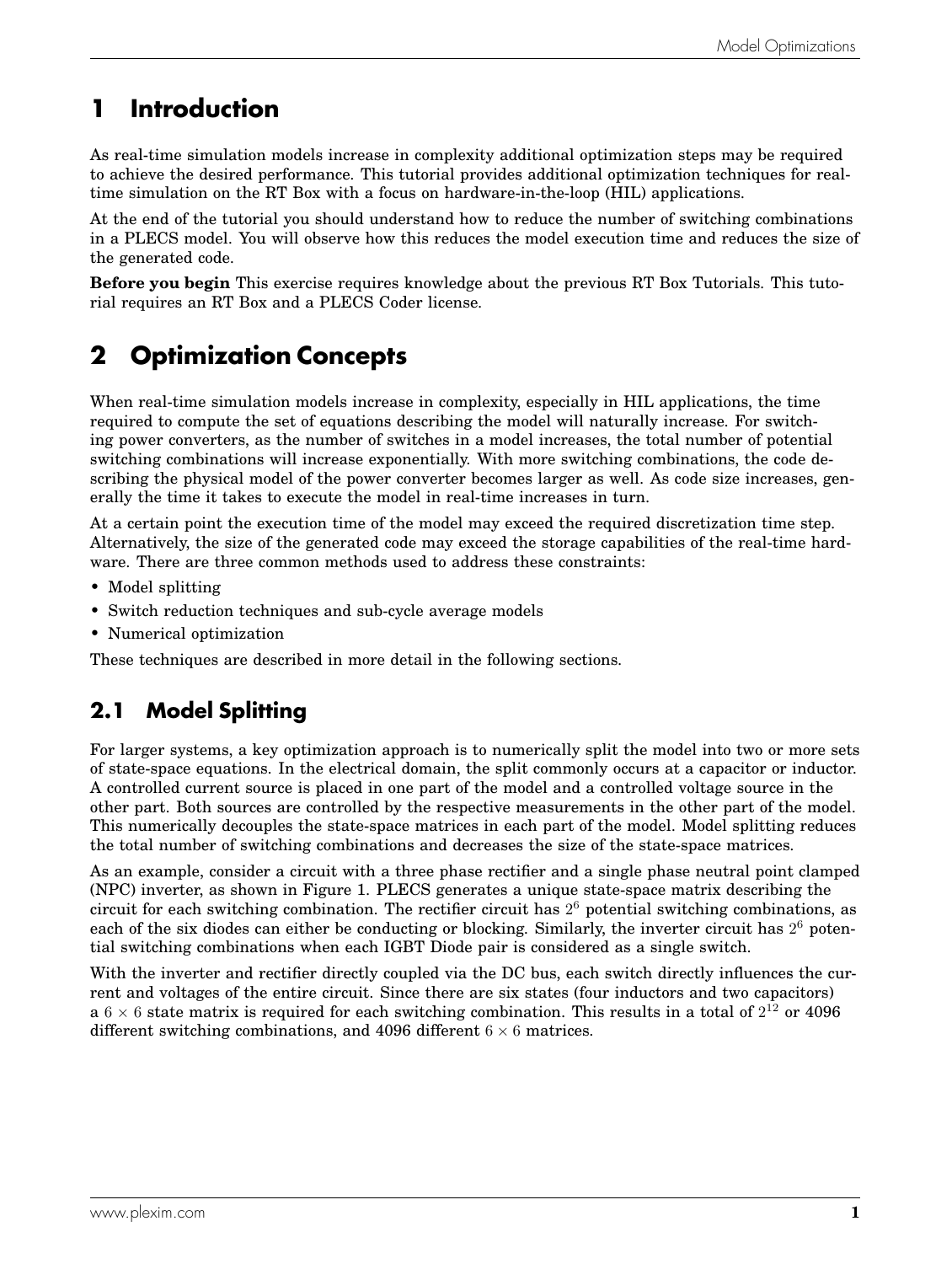<span id="page-2-0"></span>

**Figure 1: Rectifier and inverter circuit without a model split**

Figure [2](#page-2-1) shows the same circuit but split at the DC bus via controlled voltage and current sources. The use of controlled current and voltage sources electrically decouples the state-space matrices of the rectifier circuit and the inverter circuit. Now the switching state of the rectifier does not directly couple to the switching state of the inverter, and vice versa. The total number of switching combinations drops to  $2<sup>7</sup>$  or 128. Additionally, the size of the state-space matrix for each switching combination decreases from a  $6\times6$  matrix to two  $3\times3$  matrices; a factor of two reduction in matrix size and associated computations.

<span id="page-2-1"></span>

| Rectifier: $2^6$ combinations |  |  |                         |                                             | VSI: $2^6$ combinations                           |  |  |                                |
|-------------------------------|--|--|-------------------------|---------------------------------------------|---------------------------------------------------|--|--|--------------------------------|
|                               |  |  | $1 \t0 \t1 \t0 \t1 \t0$ |                                             |                                                   |  |  |                                |
|                               |  |  |                         | $0 \t1 \t0 \t0 \t1 \t0$                     | $\begin{pmatrix} 0 & 0 & 1 & 1 & 0 \end{pmatrix}$ |  |  | $= 128$ switching combinations |
|                               |  |  |                         |                                             |                                                   |  |  |                                |
|                               |  |  |                         | $0 \t0 \t0 \t0 \t0 \t0 \t1 \t0 \t0 \t0 \t0$ |                                                   |  |  |                                |

**Figure 2: Rectifier and inverter circuit split with a gyrator**

### **2.2 Switch Reduction Techniques and Hybrid Models**

The hybrid power modules described in earlier tutorials not only increase the effective range of duty cycles, but also can significantly reduce the number switching combinations for many topologies.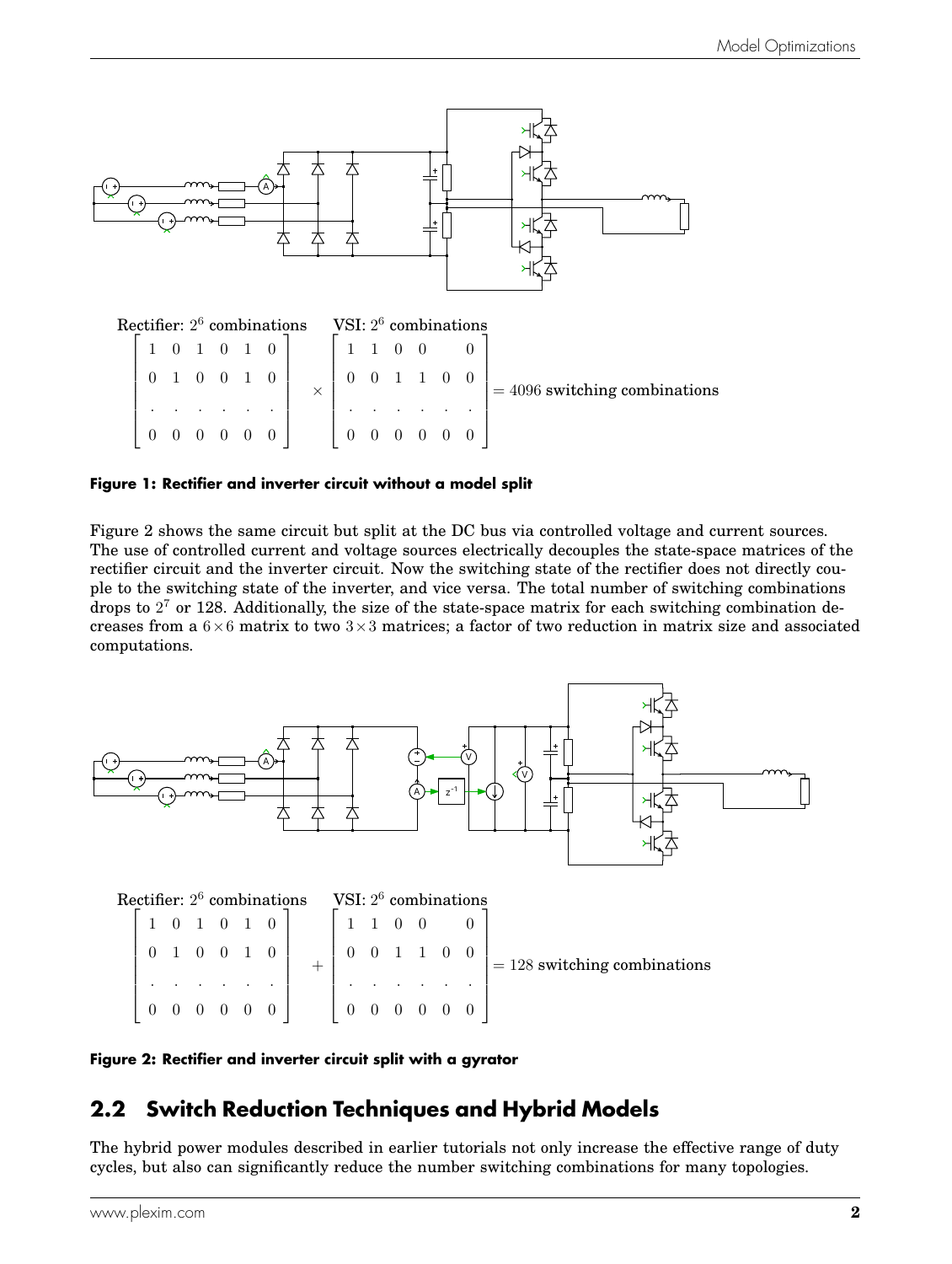For example, the conventional implementation of an NPC half-bridge is shown in Figure [3.](#page-3-0) The NPC half-bridge consists of six switches when each IGBT Diode pair is considered as a single switch. However, hybrid power module implementation for this circuit, shown in Figure [4,](#page-3-1) effectively requires only two diodes [\[2\]](#page-8-0).

When this concept is applied to multi-phase circuits, such as the three-phase NPC inverter in Figure [5,](#page-3-2) there is a drastic reduction in the number of switches and switching combinations. Using conventional switch models there will be a total of  $2^{18}$  different switching combinations in the three-phase NPC inverter. When hybrid switch models are used there are only  $2^6$  different switching combinations for the same circuit. The overall model complexity is significantly decreased.

<span id="page-3-0"></span>

**Figure 3: Conventional NPC electrical configuration**

<span id="page-3-1"></span>

**Figure 4: Hybrid power module NPC electrical configuration**

<span id="page-3-2"></span>

**Figure 5: Hybrid power module NPC electrical configuration**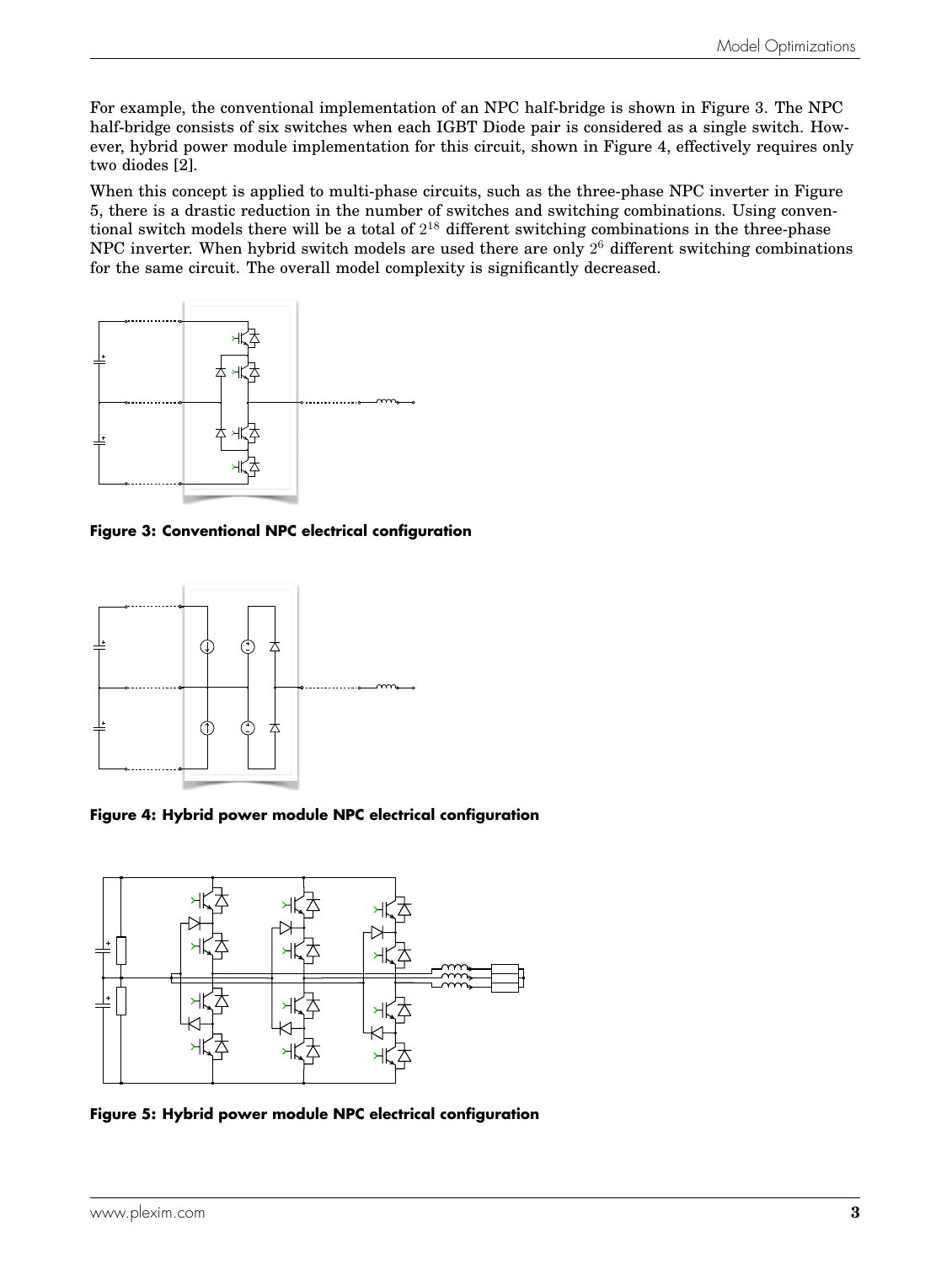## **2.3 Special Numerical Optimization**

There are certain calculation tasks that require more computation time than others. Generally, nonlinear calculations are especially time consuming, for example certain trigonometric functions.

While developing a real-time simulation model it is important to keep the total number of computationally intensive tasks in mind, remove any unnecessary calculations, and to consider more efficient numerical implementations of these tasks.

Note that at the code generation step some functions automatically use discrete optimizations. For example, the sine wave generator does not make a function call to the  $sin(x)$  function from the math.h library, but uses a more efficient discrete sine wave calculation technique.

## **2.4 Model Settings Block**

The Model Settings block lets you configure parameter settings that influence the code generation for a particular physical system (electrical, rotational, translational) that is attached to the terminal of the block. The Model Settings block affects the physical circuit that it is attached to by its terminal. An physical model can be split into multiple state-space systems if the underlaying model equations are fully decoupled. To allow PLECS to split the state-space model into smaller independent models navigate to the **Simulation + Simulation parameters...** drop-down menu. In the **Simulation Parameters** window click the **Options** tab and check the **Enable state-space splitting** option. In the same window check also the **Display state-space splitting** parameter. With this configuration, PLECS will issue diagnostic messages that highlight the components that make up the individual state-space models after splitting. At most one Model Settings block may be connected to each individual state-space system.

#### Switching algortithm

When generating code for a physical model, PLECS lets you choose between two switching algortithms, **Iterativ** and **Direct Look-up**. You can specify the algortihm indivdually for each independent state-space model. The default switching algrorithm is **Direct Look-up**. See also the **Code Generation for Physical Systems** chapter in the PLECS User Manual for further details.

### Matrix Coding Style

This setting allows you to specify the format used for storing the state-space matrices for a physical system. When set to sparse, only the non-zero matrix entries and their row and column indicies are stored. When set to full, matrices are stored as full  $m \times n$  arrays. When set to full (inlined), the matrices are additionally embedded in helper functions, which may enable the compiler to further optimize the matrix-vector-multiplications at the cost of increased code size.

# **3 Optimization of an Induction Machine Drive**

In this exercise you will look at a series of optimization steps for an induction machine drive. Initially you will reduce the number of switching combinations by changing the switch type. Then, you will electrically split the model at the DC link to further reduce the number of switching combinations. You will compare the execution time and size of the generated code following both optimization steps.



**Your Task:**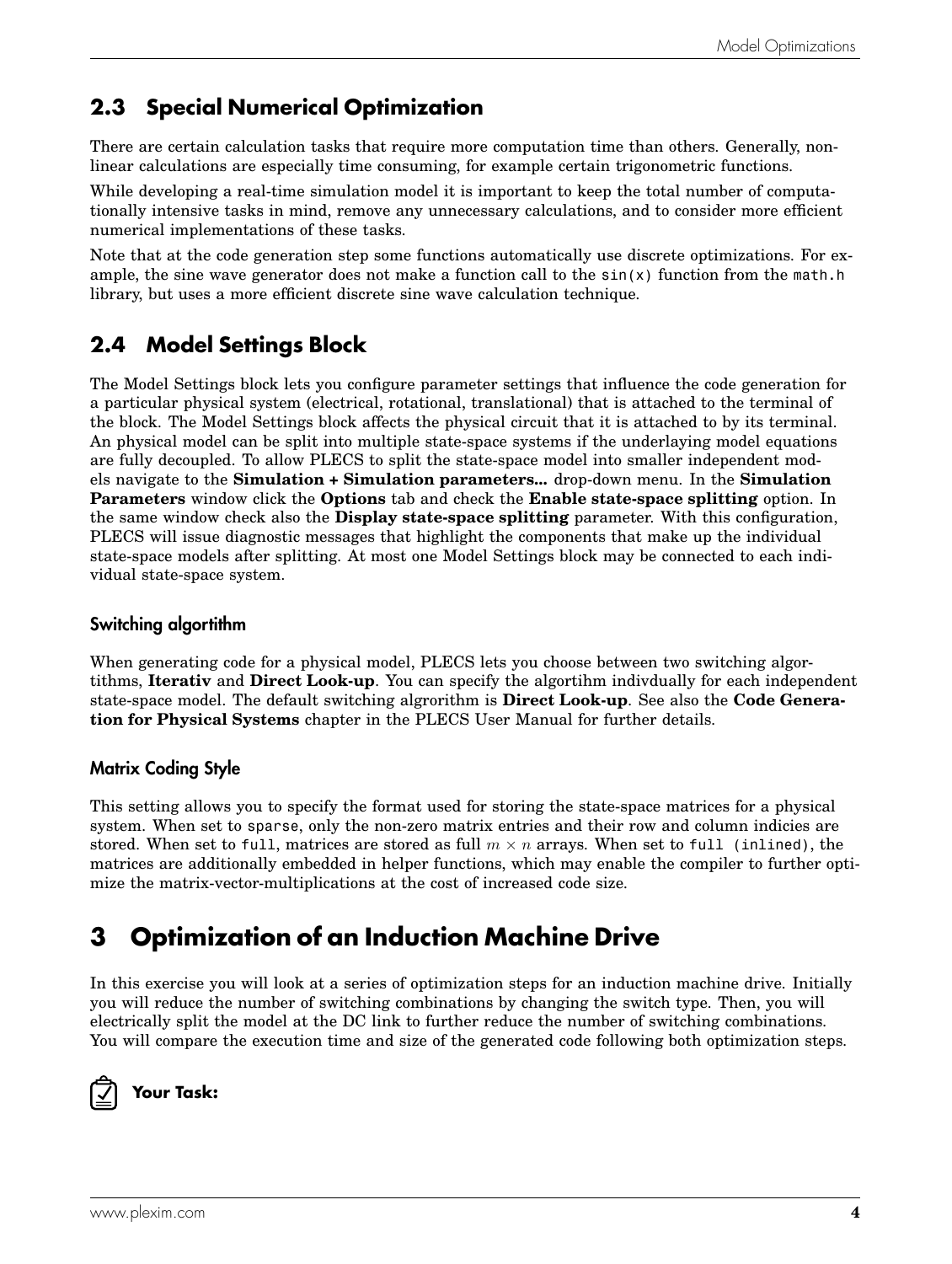- **1** Open the provided dtc start.plecs case and explore the model including the "Circuit" and "Direct Torque Control" subsystems. After reviewing the model, run the simulation with a variable-step solver and then hold all scope traces.
- **2** Change to a fixed-step solver from the **Simulation + Simulation parameters** drop-down menu and choose a simulation time step. Compare the results against the variable-step solution.
	- **?** What is a reasonable time step?

**A**

Typically the time step is at least an order of magnitude less than the switching frequency. However, with the hysteretic controller used in this model the switching frequency is variable. A 5e−6 second fixed-step solution is reasonable. Further reduction in the step size can improve the accuracy of the simulation, but at the cost of additional computational overhead.

Figure [6](#page-5-0) shows the results for a 5e−6 second fixed-step solution and a variable-step solution. Due to the limited time resolution of the fixed-step solver and a hysteretic controller, there will always be some error between the two numerical methods.

<span id="page-5-0"></span>

**Figure 6: Comparison between variable-step and fixed-step solution**

- **3** With the discrete time step you have chosen, generate code for the "DTC" subsystem without any modifications. You may cancel code generation if you deem the process is taking too long.
	- Why is the generation of code for this system problematic?
	- $\overline{A}$  With six diodes on the rectifier input and six IGBTs on the motor drive, there are  $2^{12}$  or 4096 different switching combinations, as the Coder by default assumes any switching combination is possible. The large number of switching combinations results in increased code size and model complexity.
- **4** Next, reduce the number of switching combinations in the inverter system by replacing the IGBT with diodes with the Double Switch component from the PLECS library. See Figure [7.](#page-6-0)



**?**

- What are the limitations of using the Double Switch component?
- **A** The Double Switch component does not have built in diodes to represent inverter blanking states. The Double Switch component is not compatible with the PWM Capture block and cannot detect shoot-through states. Hybrid power modules overcome these limitations.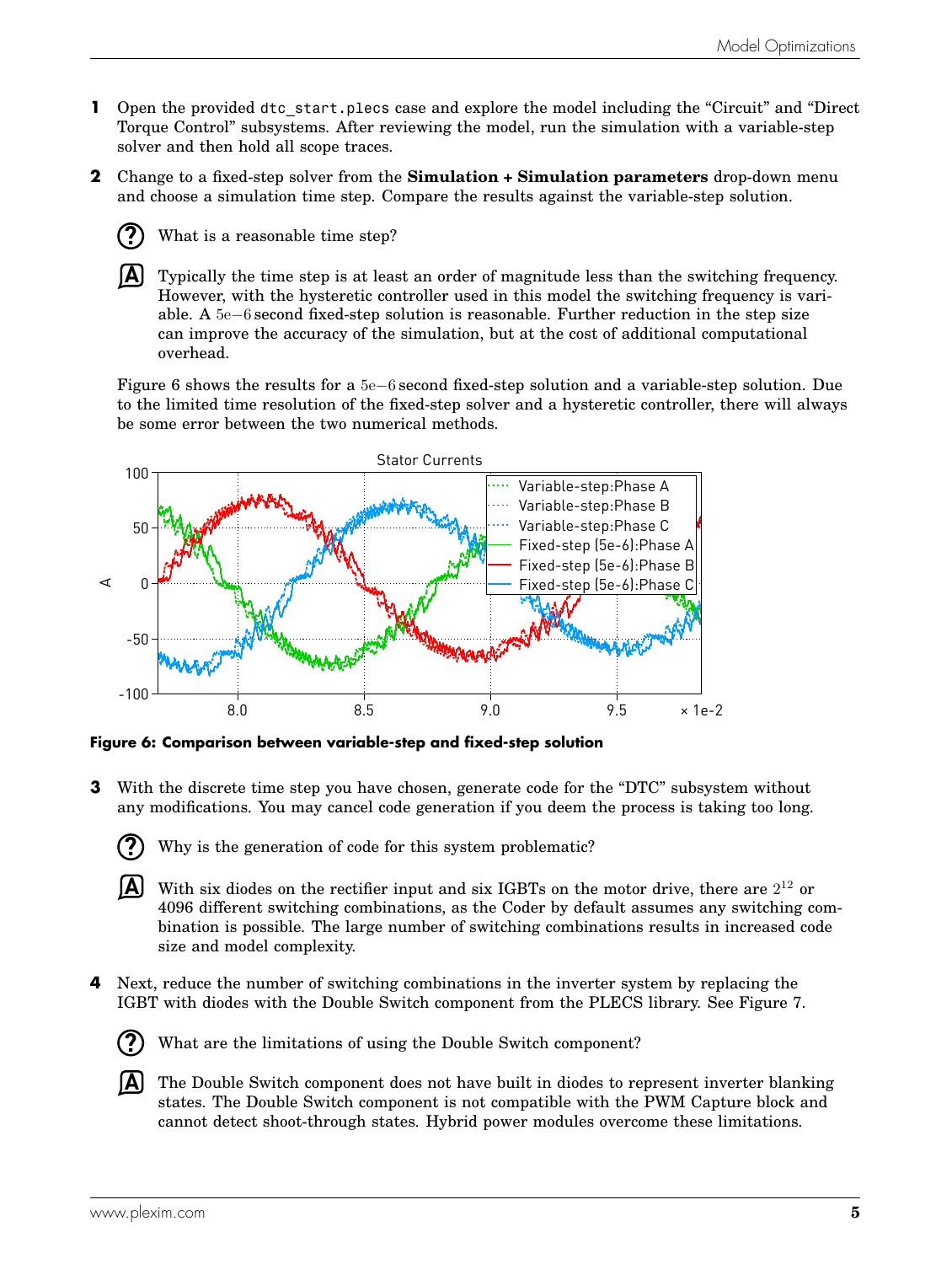<span id="page-6-0"></span>

#### **Figure 7: Induction motor drive with Double Switches**

<span id="page-6-1"></span>**5** Generate code and run the model on the RT Box.



What is the execution time?



**A** The execution time will be close to 5.5  $\mu$ s. This exceeds the 5  $\mu$ s discretization step size. Note that the current cycle time is actually the peak cycle time over several simulation time steps. The maximum number of consecutive overruns that may occur before the simulation is aborted is defined in the **Coder options + Target** tab.

<span id="page-6-2"></span>**6** In your file browser navigate to where you have saved your PLECS model. Open the codegen folder and look for the DTC.c file. This file contains the generated code for the "DTC" subsystem.



What is the file size of DTC.c in megabytes (MB)?



The file is 15.2 MB.

At this stage your model should be the same as the reference model dtc\_1.plecs. Æ

### **Your Task:**

**1** Split the model into two electrically separate parts as shown in Figure [8.](#page-7-0)



Why is this a suitable place to electrically split the model?

**A** Due to the large DC link capacitance, the capacitor voltage dynamics are slow compared to the simulation time step; the voltage does not change significantly from time step to time step. Therefore it is suitable to model the capacitor as controlled voltage and current sources as the latency introduced by the controlled sources has a negligible on impact the voltage dynamics.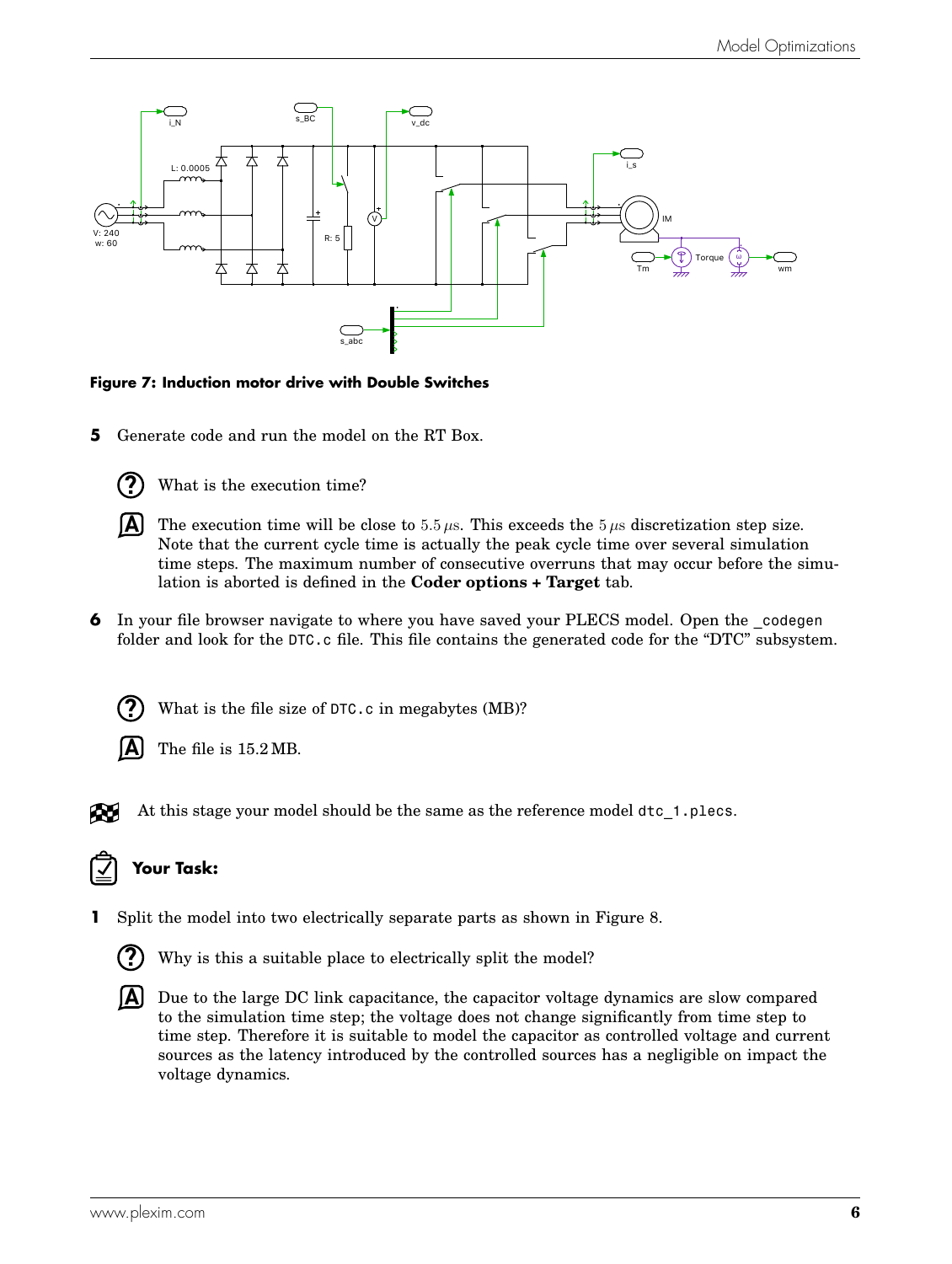<span id="page-7-0"></span>

**Figure 8: Induction motor drive with Double Switches and DC bus split.**

**Note:** Note that the **Discretization behavior** of the controlled current and voltage sources in Figure [8](#page-7-0) has to be set to **Zero-order hold**. In this configuration, only the input value from the previous simulation step is required to calculate the current state variables.

- <span id="page-7-1"></span>**2** Generate code and deploy the model to an RT Box.
	- **?** What is the execution time of the model? How does this compare with the results in Step [5?](#page-6-1)
	- **A** The execution time is reduced to  $3.5 \mu s$  from  $5.5 \mu s$  $5.5 \mu s$  in Step 5.
	- **?** How can the blanking state of the inverter be included?
	- **A** Replace the Double Switches with IGBT Half Bridge components from the "Electrical", "Power Modules" section of the PLECS Library.
- **3** Inspect the size of the DTC.c file.
	- **?**

What is the file size of DTC.c now? How does this compare with the results in Step [6?](#page-6-2)

**A** The DTC.c file is now 0.660 MB. This is 20 times smaller than the results in Step [6.](#page-6-2)



At this stage your model should be the same as the reference model dtc\_2.plecs.

**4** Open the provided dtc\_1.plecs and dtc\_2.plecs models. Navigate to the **Simulation + Simulation parameters...** drop-down menu. In the **Simulation Parameters** window click the **Options** tab and notice that the **Display state-space splitting** option is checked. With this configuration, PLECS will issue diagnostic messages that highlight the components that make up the individual state-space models after splitting. This is a useful diagnostic to confirm you have successfully split the state-space matrix.

Run the models and open the PLECS Diagnostics window by clicking the exclamation icon  $\bigcirc$  in the bottom right hand corner of the simulation window.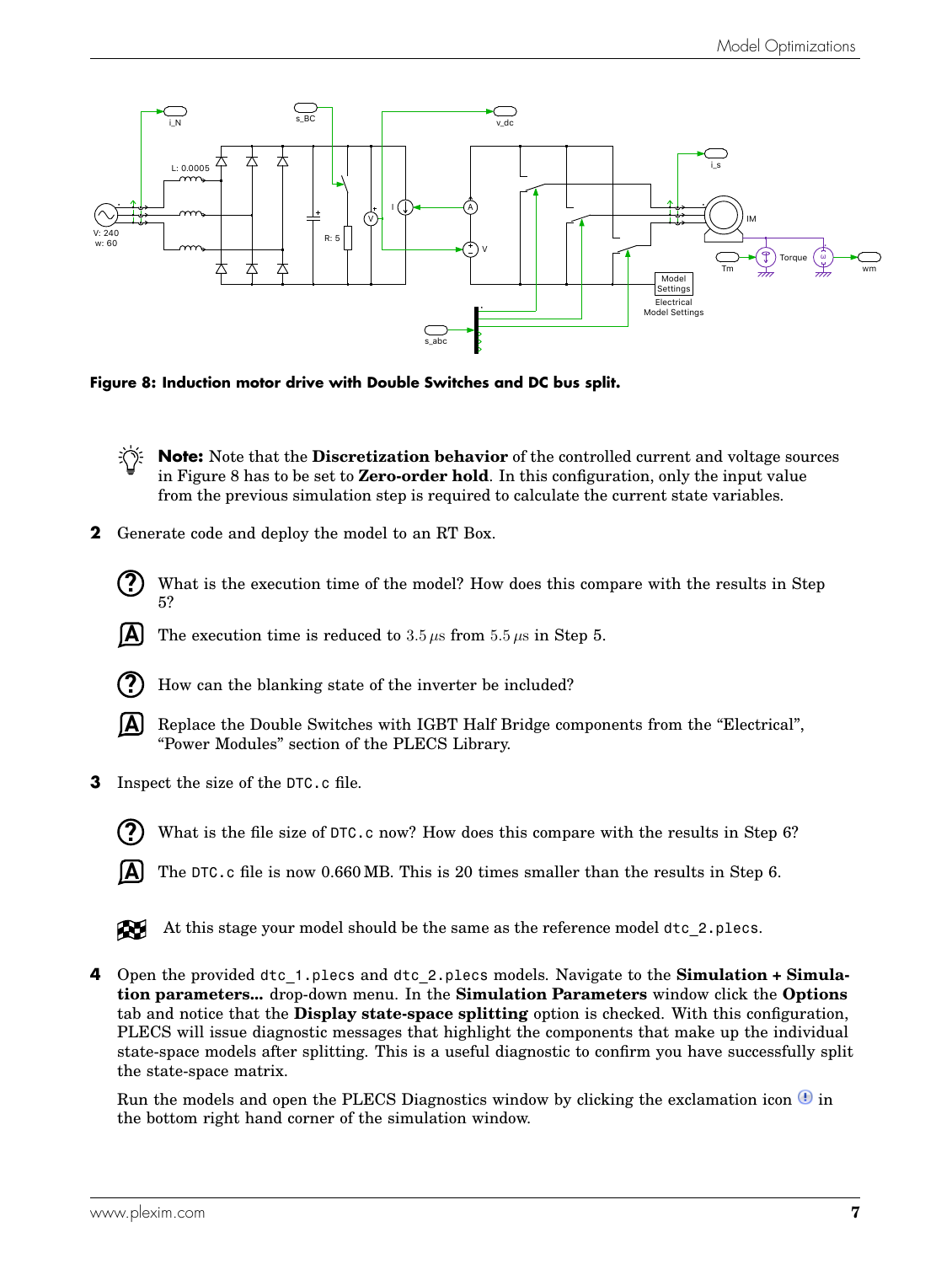**?** What is the total number of state-space models in dtc\_1.plecs and dtc\_2.plecs as indicated in the PLECS Diagnostics window? Does this confirm your expectations based on the previous steps?

**A** You will observe three state-space systems. One state-space system is associated with the rectifier circuit, a second represents the motor and drive system, and a third represents the mechanical domain including the motor shaft. This confirms the electrical network was successfully split into two smaller state-space systems that are numerically coupled through controlled voltage and current sources.

**5** Connect an Electrical Model Settings block to the drive system on the right side of the splitting circuit, as indicated in Figure [8.](#page-7-0) Set the **Switching algorithm** parameter to direct look-up and the **Matrix coding style** to full (inlined). Generate Code and deploy the model to an RT Box.

**?** What is the execution time of the model? How does this compare with the results in Step [2?](#page-7-1)



The execution time is reduced to  $3.1 \,\mu s$  from  $3.5 \,\mu s$  in Step [2.](#page-7-1)



At this stage your model should be the same as the reference model dtc\_3.plecs.

## **4 Conclusion**

In this tutorial you learned different optimization techniques for real-time models and applied these in a practical circuit. The execution time and code size was evaluated at each optimization step. You were able to directly observe how reducing the number of switching combinations in a PLECS model improves the real-time performance.

With an understanding of these topics, you should now be able to optimize your own real-time models.

## **References**

- [1] Jost Allmeling, Niklaus Felderer "Sub-cycle average models with integrated diodes for real-time simulation of power converters", 2017 IEEE Southern Power Electronics Conference (SPEC), pp. 1-6, 2017.
- <span id="page-8-0"></span>[2] Jost Allmeling, Niklaus Felderer, Min Luo, "High Fidelity Real-Time Simulation of Multi-Level Converters", Power Electronics Conference (IPEC-Niigata 2018 –ECCE Asia) 2018 International, pp. 2199-2203, 2018.